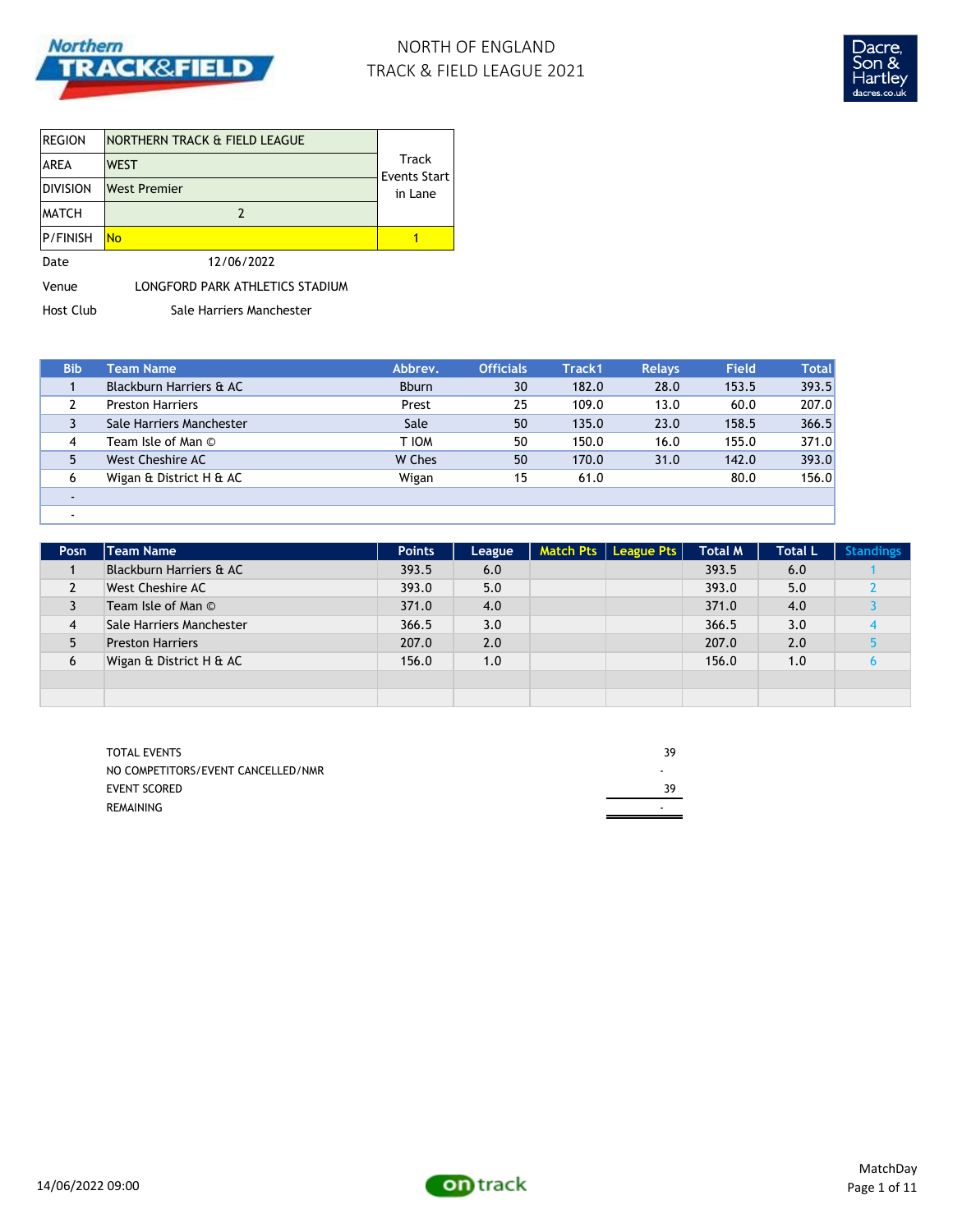



### **West Premier LONGFORD PARK ATHLETICS STADIUM**

| 100m Men A |                          |                         | Wind         |         | 100m Men B     |    |                           | Wind         |       |
|------------|--------------------------|-------------------------|--------------|---------|----------------|----|---------------------------|--------------|-------|
|            |                          | Posn No. Athlete        | Club         | Perf    |                |    | Posn No. Athlete          | Club         | Perf  |
| 1          | 3                        | Josh LEATHERD           | Sale         | 11.2    | 1              |    | 11 Charles UNSWORTH (U17) | Bburn        | 11.5  |
| 2          | 1                        | Lewis SLACK             | Bburn        | 11.3    | 2              |    | 33 Faisal OTHMAN          | Sale         | 11.8  |
| 3          | 4                        | Daniel STEWART-CLAGUE   | T IOM        | 11.5    | 3              |    | 55 Alfie LANE (U17)       | W Ches       | 12.1  |
| 4          | 2                        | Josh INGHAM             | Prest        | 11.5    | 4              |    | 22 Paul JEFFRIES          | Prest        | 15.1  |
| 5          | 5                        | Lewis PARSONS (U17)     | W Ches       | 11.7    | 5              |    | 44 Kazu SENIOR (U17)      | T IOM        | DQ    |
| 6          |                          |                         |              |         | 6              |    |                           |              |       |
| 7          |                          |                         |              |         | 7              |    |                           |              |       |
| 8          |                          |                         |              |         | 8              |    |                           |              |       |
| 200m Men A |                          |                         | Wind         |         | 200m Men B     |    |                           | Wind         |       |
|            |                          | Posn No. Athlete        | Club         | Perf    |                |    | Posn No. Athlete          | Club         | Perf  |
| 1          | 3                        | Josh LEATHERD           | Sale         | 22.9    | 1              |    | 33 Jacob LINGARD          | Sale         | 23.4  |
| 2          | 1                        | Lewis SLACK             | Bburn        | 23.3    | 2              |    | 44 Daniel STEWART-CLAGUE  | T IOM        | 23.8  |
| 3          | 2                        | Josh INGHAM             | Prest        | 23.7    | 3              |    | 55 Robert AUSTIN (U17)    | W Ches       | 24.6  |
| 4          | 5                        | Lewis PARSONS (U17)     | W Ches       | 24.0    | 4              | 11 | John ILUNGA               | Bburn        | 25.8  |
| 5          | 4                        | Alexander BELL          | T IOM        | 24.9    | 5              |    | 22 Paul JEFFRIES          | Prest        | 30.8  |
| 6          |                          |                         |              |         | 6              |    |                           |              |       |
| 7          |                          |                         |              |         | 7              |    |                           |              |       |
| 8          |                          |                         |              |         | 8              |    |                           |              |       |
| 400m Men A |                          |                         |              |         | 400m Men B     |    |                           |              |       |
|            |                          | Posn No. Athlete        | Club         | Perf    |                |    | Posn No. Athlete          | Club         | Perf  |
| 1          | 3                        | <b>Cameron DUFF</b>     | Sale         | 50.5    | 1              |    | 22 Josh INGHAM            | Prest        | 51.1  |
| 2          | 2                        | Jack MCLOUGHLIN         | Prest        | 50.7    | 2              |    | 33 Charlie HOBSON (U20)   | Sale         | 52.1  |
| 3          | 6                        | Daniel SHIELDS          | Wigan        | 52.4    | 3              |    | 44 Alexander BELL         | T IOM        | 52.8  |
| 4          | 5                        | Fergus GARLAND (U17)    | W Ches       | 52.9    | 4              |    | 66 Bradley MABOTE (U17)   | Wigan        | 54.1  |
| 5          | 1                        | Joe GEBBIE              | Bburn        | 53.1    | 5              |    | 55 Fraser CAMPBELL (U20)  | W Ches       | 54.4  |
| 6          | 4                        | Ben SINCLAIR (U20)      | T IOM        | DNF     | 6              | 11 | Hayden MERCER (U20)       | Bburn        | 54.5  |
| 7          |                          |                         |              |         | 7              |    |                           |              |       |
| 8          |                          |                         |              |         | 8              |    |                           |              |       |
| 800m Men A |                          |                         |              |         | 800m Men B     |    |                           |              |       |
| Posn       |                          | No. Athlete             | Club         | Perf    | Posn           |    | No. Athlete               | Club         | Perf  |
| 1          | 1                        | Joe GEBBIE              | <b>Bburn</b> | 02:01.8 | 1              | 11 | <b>Ben MAKIN</b>          | <b>Bburn</b> | 02:06 |
| 2          | $\overline{\mathcal{A}}$ | Alexander BELL          | T IOM        | 02:02.3 | 2              |    | 55 Matthew DOUGLASS       | W Ches       | 02:07 |
| 3          | 6                        | <b>Timothy HARTLEY</b>  | Wigan        | 02:04.0 | 3              |    | 44 Charlie TEARE (U17)    | T IOM        | 02:14 |
| 4          | 5                        | Paul MORRISON           | W Ches       | 02:10.5 | 4              |    | 22 Steve HALLAS           | Prest        | 02:25 |
| 5          | 2                        | <b>Wesley WILKINSON</b> | Prest        | 02:14.5 | 5              |    | 66 Jeff DARBYSHIRE        | Wigan        | 03:07 |
| 6          | 3                        | Samuel PEARCE (U17)     | Sale         | 02:15.9 | 6              |    |                           |              |       |
| ⇁          |                          |                         |              |         | $\overline{ }$ |    |                           |              |       |

- 
- 

**Match 2 12/06/2022**

| sn | No. Athlete               | Club   | Perf |
|----|---------------------------|--------|------|
|    | 11 Charles UNSWORTH (U17) | Bburn  | 11.5 |
|    | 33 Faisal OTHMAN          | Sale   | 11.8 |
|    | 55 Alfie LANE (U17)       | W Ches | 12.1 |
|    | 22 Paul JEFFRIES          | Prest  | 15.1 |
|    | 44 Kazu SENIOR (U17)      | T IOM  | DQ   |
|    |                           |        |      |
|    |                           |        |      |
|    |                           |        |      |

|               | :00m Men B |                          | Wind   |      |
|---------------|------------|--------------------------|--------|------|
|               |            | Posn No. Athlete         | Club   | Perf |
| 1             |            | 33 Jacob LINGARD         | Sale   | 23.4 |
| $\mathcal{P}$ |            | 44 Daniel STEWART-CLAGUE | T IOM  | 23.8 |
| 3             |            | 55 Robert AUSTIN (U17)   | W Ches | 24.6 |
| 4             | 11         | John ILUNGA              | Bburn  | 25.8 |
| 5             |            | 22 Paul JEFFRIES         | Prest  | 30.8 |
| 6             |            |                          |        |      |
| ⇁             |            |                          |        |      |

| osn' |    | No. Athlete              | Club         | Perf |
|------|----|--------------------------|--------------|------|
| 1    |    | 22 Josh INGHAM           | Prest        | 51.1 |
| 2    |    | 33 Charlie HOBSON (U20)  | Sale         | 52.1 |
| 3    |    | 44 Alexander BELL        | T IOM        | 52.8 |
| 4    | 66 | Bradley MABOTE (U17)     | Wigan        | 54.1 |
| 5    |    | 55 Fraser CAMPBELL (U20) | W Ches       | 54.4 |
| 6    | 11 | Hayden MERCER (U20)      | <b>Bburn</b> | 54.5 |
| 7    |    |                          |              |      |
| C    |    |                          |              |      |

|               | 800m Men A |                         |              |         |    | 800m Men B |                        |              |         |  |  |
|---------------|------------|-------------------------|--------------|---------|----|------------|------------------------|--------------|---------|--|--|
|               |            | Posn No. Athlete        | Club         | Perf    |    |            | Posn No. Athlete       | Club         | Perf    |  |  |
|               |            | Joe GEBBIE              | <b>Bburn</b> | 02:01.8 | 1. |            | 11 Ben MAKIN           | <b>Bburn</b> | 02:06.8 |  |  |
| $\mathcal{L}$ | 4          | Alexander BELL          | T IOM        | 02:02.3 | 2  |            | 55 Matthew DOUGLASS    | W Ches       | 02:07.8 |  |  |
| 3             | 6          | <b>Timothy HARTLEY</b>  | Wigan        | 02:04.0 | 3. |            | 44 Charlie TEARE (U17) | T IOM        | 02:14.1 |  |  |
| 4             | 5          | Paul MORRISON           | W Ches       | 02:10.5 | 4  |            | 22 Steve HALLAS        | Prest        | 02:25.7 |  |  |
| 5.            |            | <b>Wesley WILKINSON</b> | Prest        | 02:14.5 | 5. |            | 66 Jeff DARBYSHIRE     | Wigan        | 03:07.8 |  |  |
| 6             | 3          | Samuel PEARCE (U17)     | Sale         | 02:15.9 | 6  |            |                        |              |         |  |  |
| 7             |            |                         |              |         |    |            |                        |              |         |  |  |
| 8             |            |                         |              |         | 8  |            |                        |              |         |  |  |

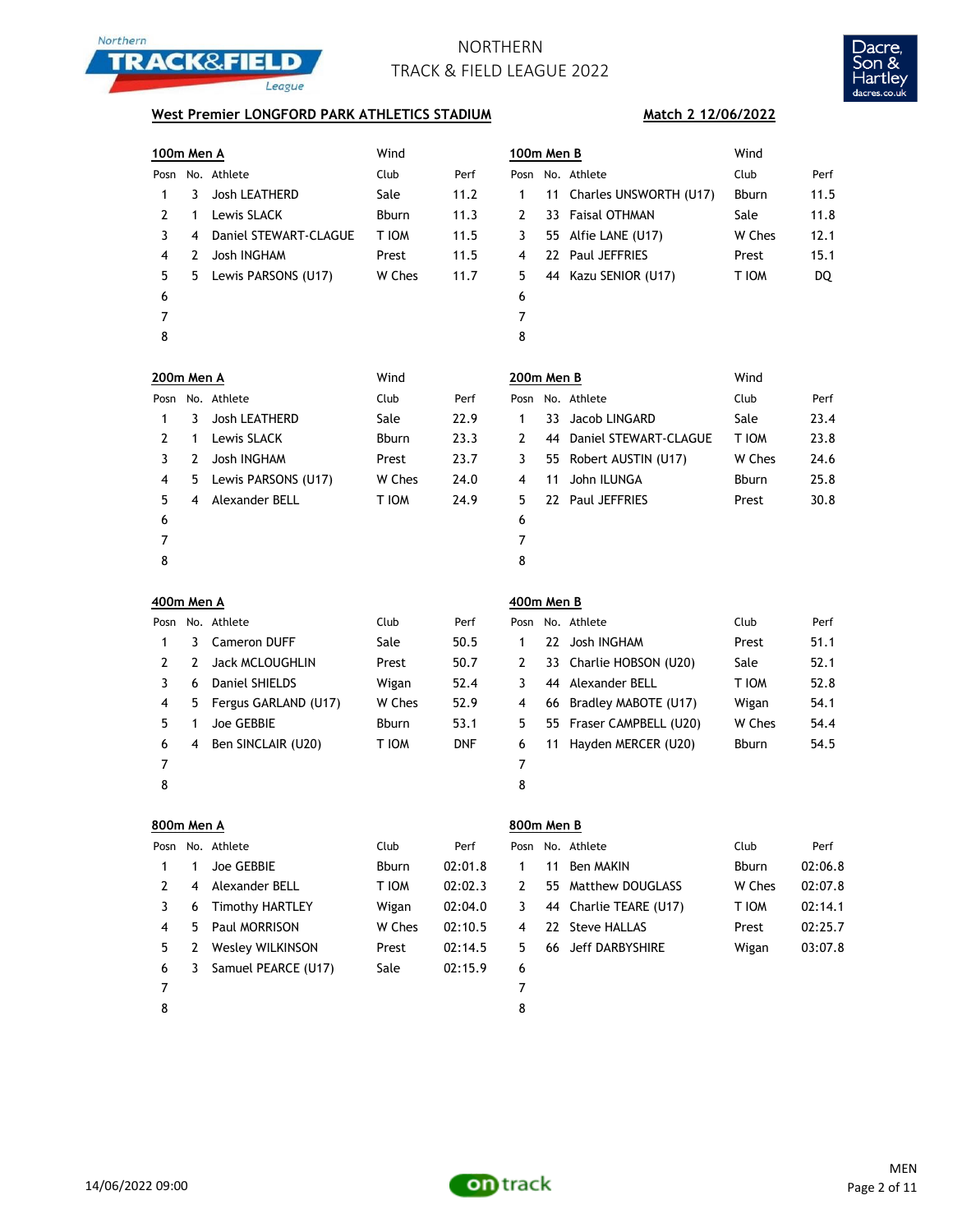



## **West Premier LONGFORD PARK ATHLETICS STADIUM** Match 2 12/06/2022

| 1500m Men A        |    |                        |        |         | 1500m Men B |    |                        |        |         |
|--------------------|----|------------------------|--------|---------|-------------|----|------------------------|--------|---------|
|                    |    | Posn No. Athlete       | Club   | Perf    |             |    | Posn No. Athlete       | Club   | Perf    |
| 1                  | 1  | Dominic WALTON         | Bburn  | 04:06.6 | 1           |    | 11 David HOLMAN (U20)  | Bburn  | 04:09.1 |
| 2                  | 3  | Ismail HASSAN          | Sale   | 04:08.4 | 2           |    | 44 Samuel PERRY (U17)  | T IOM  | 04:11.4 |
| 3                  | 4  | Ryan CORRIN (U20)      | T IOM  | 04:09.6 | 3           |    | 22 Steve HALLAS        | Prest  | 04:57.9 |
| 4                  | 2  | Wesley WILKINSON       | Prest  | 04:33.1 | 4           |    | 55 Ellis HANCOCK (U17) | W Ches | 05:04.7 |
| 5                  | 5  | Matthew JONES (U17)    | W Ches | 04:43.7 | 5           |    |                        |        |         |
| 6                  | 6  | <b>Jeff DARBYSHIRE</b> | Wigan  | 06:27.2 | 6           |    |                        |        |         |
| 7                  |    |                        |        |         | 7           |    |                        |        |         |
| 8                  |    |                        |        |         | 8           |    |                        |        |         |
| <u>5000m Men A</u> |    |                        |        |         | 5000m Men B |    |                        |        |         |
|                    |    | Posn No. Athlete       | Club   | Perf    |             |    | Posn No. Athlete       | Club   | Perf    |
| 1                  | 5  | Jamie RICHARDSON (U20) | W Ches | 15:05.6 | 1           | 11 | Joshua BIRMINGHAM      | Bburn  | 15:41.9 |
| 2                  | 1  | Ben FISH               | Bburn  | 15:06.1 | 2           |    | 22 Luke SUFFOLK (U20)  | Prest  | 16:52.3 |
| 3                  | 2  | Sam EVANS              | Prest  | 15:51.0 | 3           |    | 55 Matthew DOUGLASS    | W Ches | 17:39.9 |
| 4                  | 3  | Adetomiwa OLADITI      | Sale   | 16:08.9 | 4           |    | 44 Andrew FALCONER     | T IOM  | 18:04.5 |
| 5                  | 66 | Jonathan KEARSLEY      | Wigan  | 16:50.9 | 5           | 6  | Sanjay BISNAUTHSING    | Wigan  | 18:20.9 |
| 6                  | 4  | Jamie HAYES            | T IOM  | 17:54.4 | 6           |    | 33 Nathan BOOTH        | Sale   | 27:45.9 |
| 7                  |    |                        |        |         | 7           |    |                        |        |         |
| 8                  |    |                        |        |         | 8           |    |                        |        |         |
|                    |    | 3000m S/Chase Men A    |        |         |             |    | 3000m S/Chase Men B    |        |         |
|                    |    | Posn No. Athlete       | Club   | Perf    |             |    | Posn No. Athlete       | Club   | Perf    |
| 1                  |    | 11 Ben MAKIN           | Bburn  | 10:20.7 | 1           | 1  | <b>Thomas BLANEY</b>   | Bburn  | 10:50.5 |
| 2                  | 5  | Henry ROBINSON (U20)   | W Ches | 11:07.1 | 2           |    | 55 Paul MORRISON       | W Ches | 13:44.1 |
| 3                  | 4  | Peter CALLIN           | T IOM  | 12:14.2 | 3           |    | 44 Kyle MARTIN         | T IOM  | 15:05.2 |
| 4                  |    |                        |        |         | 4           |    |                        |        |         |
| 5                  |    |                        |        |         | 5           |    |                        |        |         |
| 6                  |    |                        |        |         | 6           |    |                        |        |         |
| 7                  |    |                        |        |         | 7           |    |                        |        |         |
| 8                  |    |                        |        |         | 8           |    |                        |        |         |
|                    |    | 400m Hurdles Men A     |        |         |             |    | 400m Hurdles Men B     |        |         |
|                    |    | Posn No. Athlete       | Club   | Perf    |             |    | Posn No. Athlete       | Club   | Perf    |
| 1                  | 4  | Daniel STEWART-CLAGUE  | T IOM  | 68.5    | 1           |    | 44 Peter CALLIN        | T IOM  | 73.0    |
| 2                  | 5  | Henry ROBINSON (U20)   | W Ches | 70.4    | 2           |    | 11 John ILUNGA         | Bburn  | 73.6    |
| 3                  | 3  | Joshua MOULAND         | Sale   | 74.9    | 3           |    |                        |        |         |
| 4                  | 1  | Benjamin WHITTAKER     | Bburn  | 76.9    | 4           |    |                        |        |         |
| 5                  |    |                        |        |         | 5           |    |                        |        |         |
| 6                  |    |                        |        |         | 6           |    |                        |        |         |

 7 8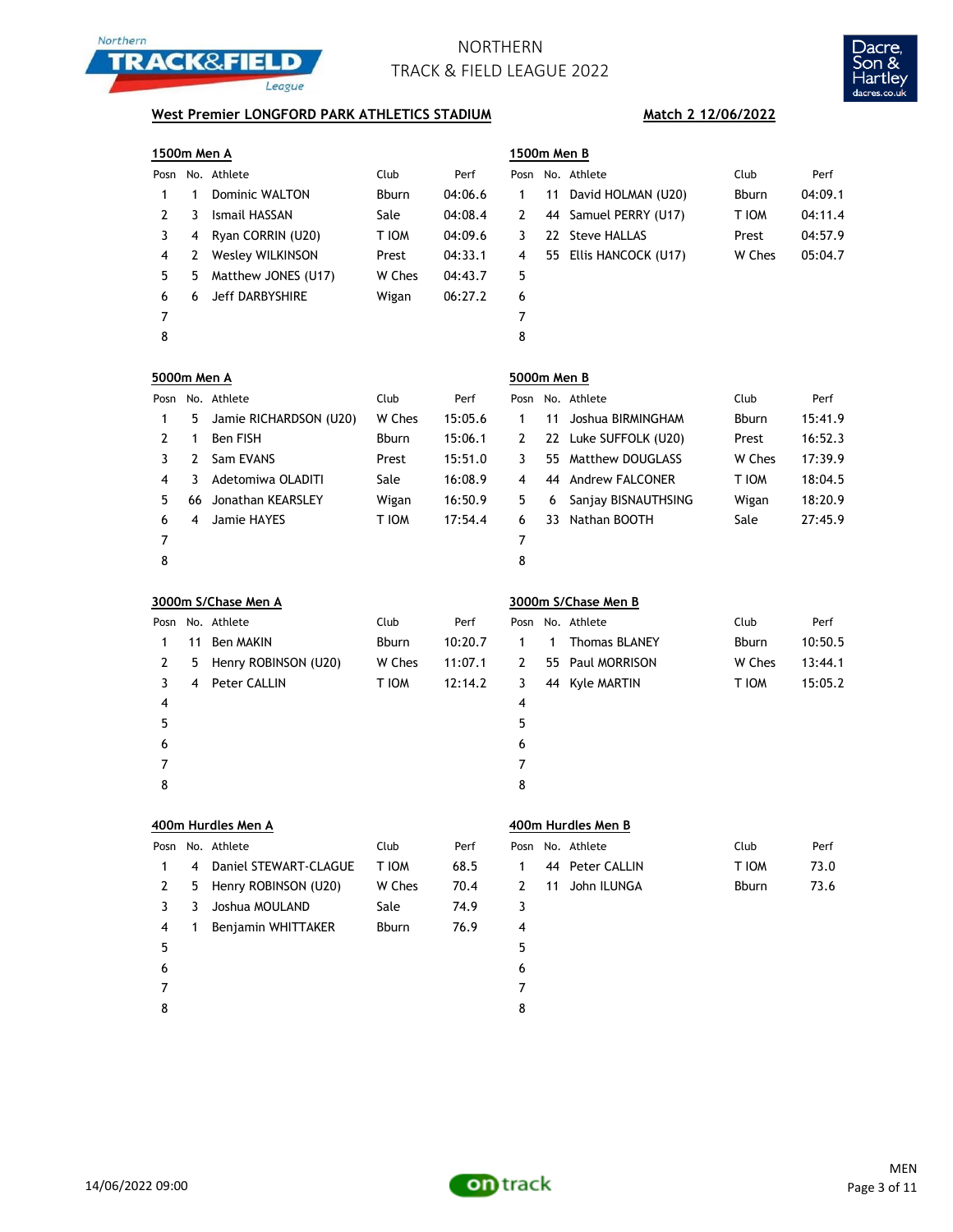



## **West Premier LONGFORD PARK ATHLETICS STADIUM** Match 2 12/06/2022

|                |     | 110m Hurdles Men A      | Wind         |      |              |    | 110m Hurdles Men B    | Wind   |      |
|----------------|-----|-------------------------|--------------|------|--------------|----|-----------------------|--------|------|
| Posn           |     | No. Athlete             | Club         | Perf |              |    | Posn No. Athlete      | Club   | Perf |
| $\mathbf{1}$   | 3   | Alexande WORT           | Sale         | 15.9 | 1            |    | 33 Nathan BOOTH       | Sale   | 24.4 |
| $\mathbf{2}$   | 11  | John ILUNGA             | Bburn        | 21.8 | $\mathbf{2}$ |    |                       |        |      |
| 3              | 5   | Henry ROBINSON (U20)    | W Ches       | 23.7 | 3            |    |                       |        |      |
| 4              | 1   | Benjamin WHITTAKER      | Bburn        | DQ   | 4            |    |                       |        |      |
| 5              |     |                         |              |      | 5            |    |                       |        |      |
| 6              |     |                         |              |      | 6            |    |                       |        |      |
| 7              |     |                         |              |      | 7            |    |                       |        |      |
| 8              |     |                         |              |      | 8            |    |                       |        |      |
|                |     | 100m N/S Men A          | Wind         |      |              |    | 100m N/S Men B        | Wind   |      |
|                |     | Posn No. Athlete        | Club         | Perf |              |    | Posn No. Athlete      | Club   | Perf |
| 1              | 309 | Robin Austin            |              | 11.7 | 1            |    |                       |        |      |
| 2              | 308 | Alexander Rutherford    |              | 11.8 | 2            |    |                       |        |      |
| 3              |     |                         |              |      | 3            |    |                       |        |      |
| $\overline{4}$ |     |                         |              |      | 4            |    |                       |        |      |
| 5              |     |                         |              |      | 5            |    |                       |        |      |
| 6              |     |                         |              |      | 6            |    |                       |        |      |
| 7              |     |                         |              |      | 7            |    |                       |        |      |
| 8              |     |                         |              |      | 8            |    |                       |        |      |
|                |     | Long Jump Men A         |              |      |              |    | Long Jump Men B       |        |      |
| Posn           |     | Bib Athlete             | Club         | Perf | Posn         |    | Bib Athlete           | Club   | Perf |
| 1              |     | 33 Marcel HODGE         | Sale         | 5.50 | 1            | 3  | <b>Faisal OTHMAN</b>  | Sale   | 5.34 |
| $\overline{2}$ |     | 11 Samuel MUTOMBO (U20) | Bburn        | 5.45 | 2            |    | 55 Alfie LANE (U17)   | W Ches | 5.19 |
| 3              | 5   | Alex RUTHERFORD (U17)   | W Ches       | 5.34 | 3            |    |                       |        |      |
| 4              | 4   | Regan CORRIN (U17)      | <b>NOIT</b>  | 5.32 | 4            |    |                       |        |      |
| 5              |     |                         |              |      | 5            |    |                       |        |      |
| 6              |     |                         |              |      | 6            |    |                       |        |      |
| 7              |     |                         |              |      | 7            |    |                       |        |      |
| 8              |     |                         |              |      | 8            |    |                       |        |      |
|                |     | High Jump Men A         |              |      |              |    | High Jump Men B       |        |      |
|                |     | Posn Bib Athlete        | Club         | Perf |              |    | Posn Bib Athlete      | Club   | Perf |
| $\mathbf{1}$   | 3   | Samuel EBONINE          | Sale         | 1.90 | $\mathbf{1}$ |    | 44 Regan CORRIN (U17) | T IOM  | 1.75 |
| 2              | 4   | James MARGRAVE (U20)    | <b>NOI T</b> | 1.85 | 2            |    | 33 Nathan BOOTH       | Sale   | 1.65 |
|                |     |                         |              |      |              |    |                       |        |      |
| 3              | 5   | Alan LITTLER            | W Ches       | 1.65 | 3            |    | 55 William SCOTT      | W Ches | 1.50 |
| $\overline{4}$ | 6   | Bradley MABOTE (U17)    | Wigan        | 1.60 | 4            | 11 | John ILUNGA           | Bburn  | 1.45 |

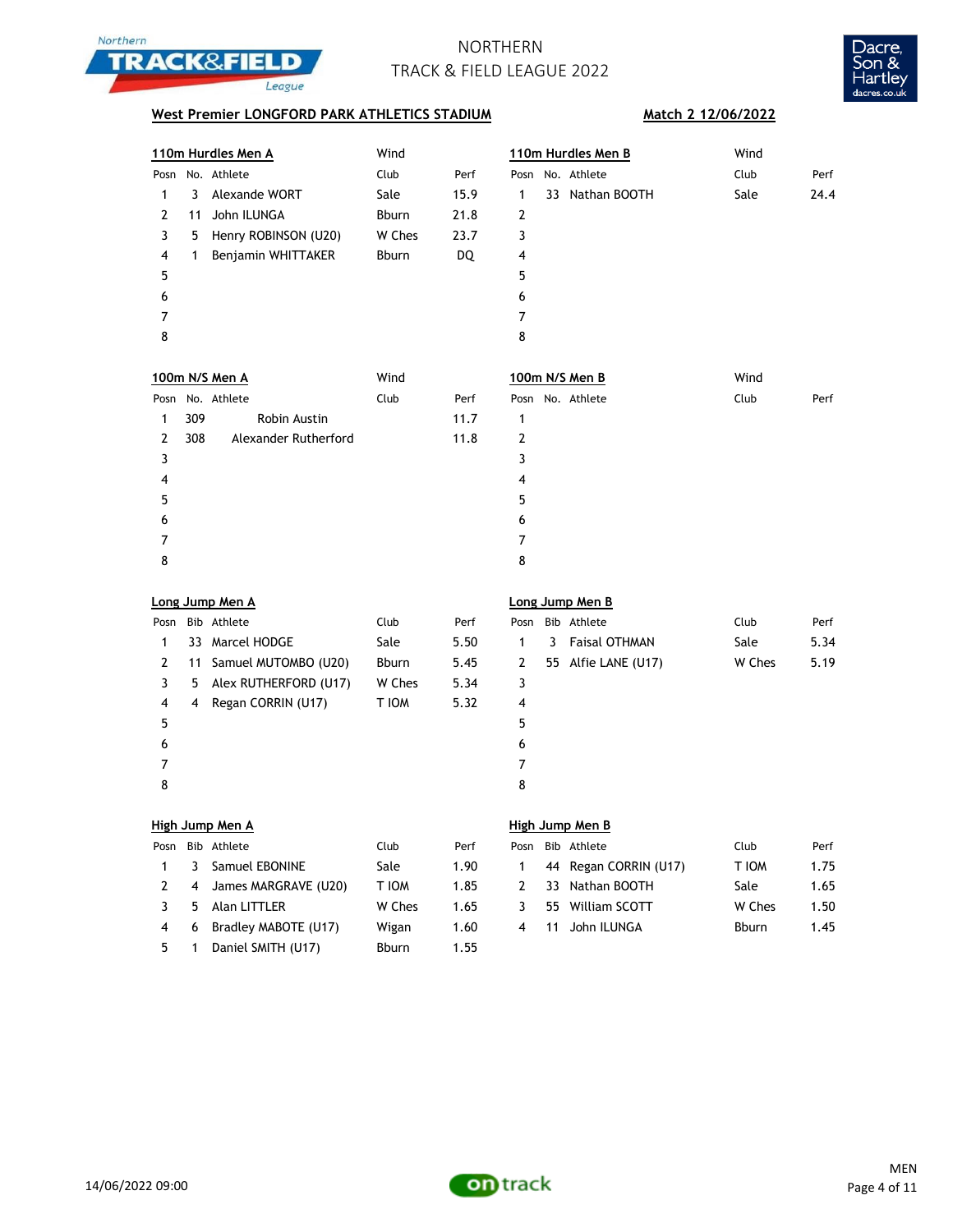



## **West Premier LONGFORD PARK ATHLETICS STADIUM** Match 2 12/06/2022

|      |   | Triple Jump Men A       |        |       | Triple Jump Men B |    |                 |        |       |  |  |
|------|---|-------------------------|--------|-------|-------------------|----|-----------------|--------|-------|--|--|
| Posn |   | Bib Athlete             | Club   | Perf  | Posn              |    | Bib Athlete     | Club   | Perf  |  |  |
| 1.   | 3 | Seun OKOME              | Sale   | 15.36 | 1                 |    | 33 Jason DANKYI | Sale   | 14.26 |  |  |
| 2    |   | 11 Samuel MUTOMBO (U20) | Bburn  | 11.84 | 2                 |    | 44 Peter CALLIN | T IOM  | 10.61 |  |  |
| 3    | 4 | Regan CORRIN (U17)      | T IOM  | 11.74 | 3                 | 5. | David MCKAY     | W Ches | 8.90  |  |  |
| 4    |   | 55 Victor OYESOLA       | W Ches | 10.19 | 4                 |    |                 |        |       |  |  |
| 5    |   |                         |        |       | 5                 |    |                 |        |       |  |  |
| 6    |   |                         |        |       | 6                 |    |                 |        |       |  |  |
|      |   |                         |        |       | 7                 |    |                 |        |       |  |  |
| 8    |   |                         |        |       | 8                 |    |                 |        |       |  |  |
|      |   |                         |        |       |                   |    |                 |        |       |  |  |

|                |    | Pole Vault Men A       |              |      | Pole Vault Men B |  |                        |              |      |  |  |
|----------------|----|------------------------|--------------|------|------------------|--|------------------------|--------------|------|--|--|
| Posn           |    | Bib Athlete            | Club         | Perf | Posn             |  | Bib Athlete            | Club         | Perf |  |  |
| $\overline{1}$ | -3 | Ruari MCDONALD (U20)   | Sale         | 3.70 |                  |  | 33 Alexande WORT       | Sale         | 3.50 |  |  |
|                |    | George WHITTAKER (U20) | <b>Bburn</b> | 3.50 | 2                |  | 11 Hayden MERCER (U20) | <b>Bburn</b> | 3.20 |  |  |
|                | 4  | Daniel STEWART-CLAGUE  | T IOM        | 3.20 | 3                |  | 44 Kyle MARTIN         | T IOM        | 2.10 |  |  |
| 4              |    | Luke SUFFOLK (U20)     | Prest        | 2.10 |                  |  |                        |              |      |  |  |

| Shot Men A |     |                |              |       | Shot Men B |     |                 |              |      |  |  |
|------------|-----|----------------|--------------|-------|------------|-----|-----------------|--------------|------|--|--|
| Posn       |     | Bib Athlete    | Club         | Perf  | Posn       |     | Bib Athlete     | Club         | Perf |  |  |
|            | 3.  | Kamel BENISSAD | Sale         | 11.52 |            | 33. | Joshua MOULAND  | Sale         | 9.83 |  |  |
| 2          | 5.  | David MCKAY    | W Ches       | 11.24 | 2          | 55  | William SCOTT   | W Ches       | 8.44 |  |  |
| 3          | 6   | Robert GALLERY | Wigan        | 10.81 | 3          | 11  | John ILUNGA     | <b>Bburn</b> | 8.26 |  |  |
| 4          |     | Tony BALKO     | <b>Bburn</b> | 9.21  | 4          | 44  | Andrew FALCONER | T IOM        | 5.60 |  |  |
| 5          | 4   | Peter CALLIN   | T IOM        | 6.53  | 5.         | 2   | Steve HALLAS    | Prest        | 3.88 |  |  |
| 6          | 22. | Paul JEFFRIES  | Prest        | 6.16  | 6          |     |                 |              |      |  |  |
| 7          |     |                |              |       | 7          |     |                 |              |      |  |  |
| 8          |     |                |              |       | 8          |     |                 |              |      |  |  |
|            |     |                |              |       |            |     |                 |              |      |  |  |

| Discus Men A |    |                |              |       | Discus Men B |               |                           |              |       |  |  |
|--------------|----|----------------|--------------|-------|--------------|---------------|---------------------------|--------------|-------|--|--|
| Posn         |    | Bib Athlete    | Club         | Perf  | Posn         |               | Bib Athlete               | Club         | Perf  |  |  |
| 1            |    | Kamel BENISSAD | Sale         | 39.27 |              |               | 33 William SCHOFIELD      | Sale         | 37.99 |  |  |
| 2            | 5. | David MCKAY    | W Ches       | 31.67 | 2            |               | 55 William SCOTT          | W Ches       | 27.57 |  |  |
|              |    | Tony BALKO     | <b>Bburn</b> | 29.45 | 3            |               | 44 Ryan CORRIN (U20)      | T IOM        | 23.21 |  |  |
| 4            | 4  | Kyle MARTIN    | T IOM        | 25.60 | 4            |               | 11 George WHITTAKER (U20) | <b>Bburn</b> | 22.98 |  |  |
| 5.           | 22 | Paul JEFFRIES  | Prest        | 11.08 | 5.           | $\mathcal{L}$ | <b>Steve HALLAS</b>       | Prest        | 10.78 |  |  |
| 6            |    |                |              |       | 6            |               |                           |              |       |  |  |
| 7            |    |                |              |       |              |               |                           |              |       |  |  |
| 8            |    |                |              |       | 8            |               |                           |              |       |  |  |

### **Discus Men A Discus Men B**

| Posn | Bib Athlete               | Club         | Perf  |
|------|---------------------------|--------------|-------|
| 1    | 33 William SCHOFIELD      | Sale         | 37.99 |
| 2    | 55 William SCOTT          | W Ches       | 27.57 |
| 3    | 44 Ryan CORRIN (U20)      | T IOM        | 23.21 |
| 4    | 11 George WHITTAKER (U20) | <b>Bburn</b> | 22.98 |
| 5    | 2 Steve HALLAS            | Prest        | 10.78 |
| 6    |                           |              |       |

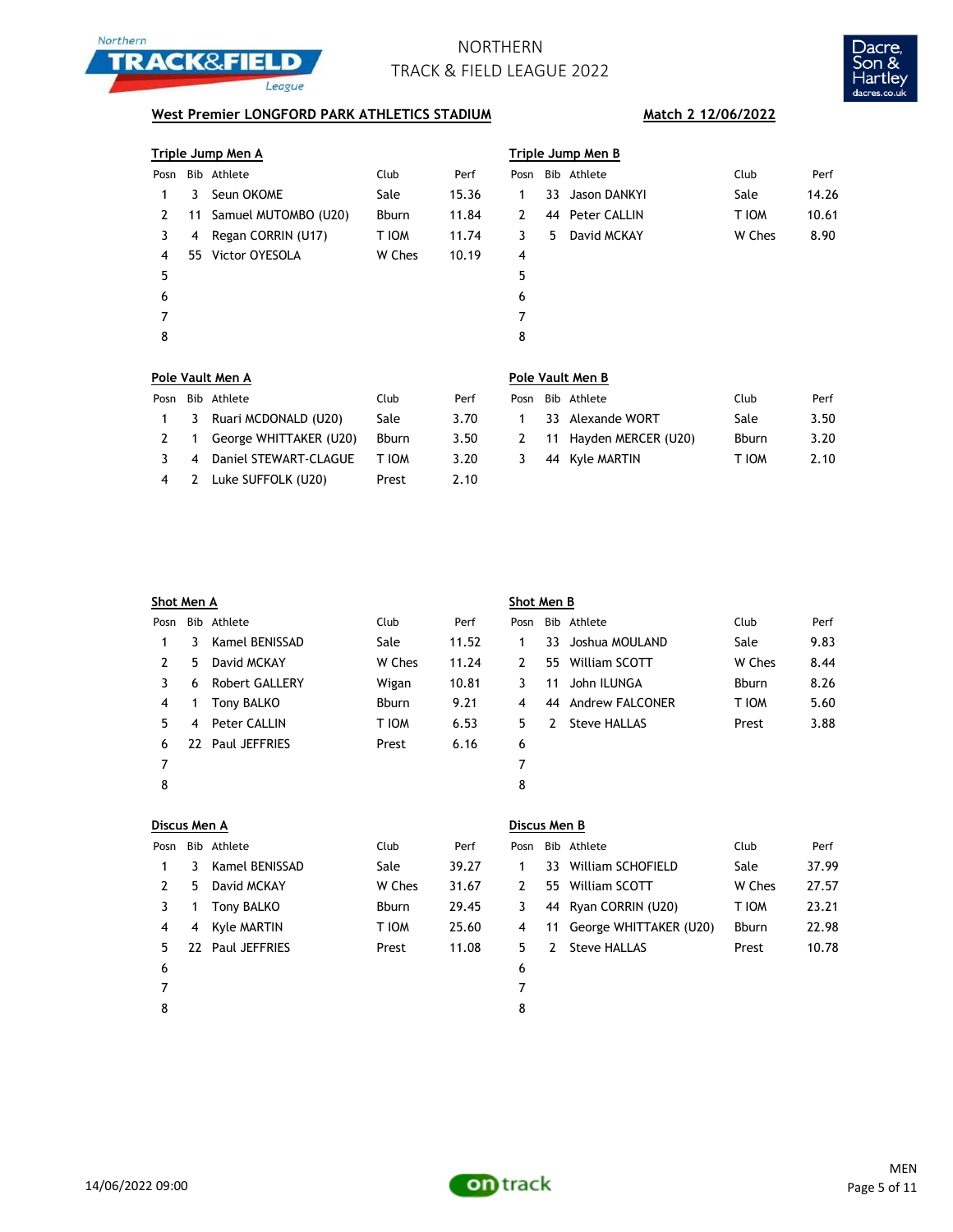



## **West Premier LONGFORD PARK ATHLETICS STADIUM** Match 2 12/06/2022

|               |    | Hammer Men A             |              |       | Hammer Men B   |               |                      |              |       |  |
|---------------|----|--------------------------|--------------|-------|----------------|---------------|----------------------|--------------|-------|--|
| Posn          |    | Bib Athlete              | Club         | Perf  | Posn           |               | Bib Athlete          | Club         | Perf  |  |
| 1             | 1  | Matthew HEYWOOD (U20)    | Bburn        | 47.92 | 1              | 11            | Tony BALKO           | <b>Bburn</b> | 29.96 |  |
| 2             | 3  | <b>William SCHOFIELD</b> | Sale         | 45.11 | $\overline{2}$ | 33            | Nathan BOOTH         | Sale         | 28.64 |  |
| 3             | 5  | David MCKAY              | W Ches       | 43.64 | 3              |               | 44 Kyle MARTIN       | T IOM        | 20.94 |  |
| 4             | 4  | Daniel STEWART-CLAGUE    | <b>NOI T</b> | 21.94 | 4              |               | 55 Victor OYESOLA    | W Ches       | 20.02 |  |
| 5             |    |                          |              |       | 5              |               |                      |              |       |  |
| 6             |    |                          |              |       | 6              |               |                      |              |       |  |
| 7             |    |                          |              |       | 7              |               |                      |              |       |  |
| 8             |    |                          |              |       | 8              |               |                      |              |       |  |
|               |    |                          |              |       |                |               |                      |              |       |  |
| Javelin Men A |    |                          |              |       | Javelin Men B  |               |                      |              |       |  |
| Posn          |    | Bib Athlete              | Club         | Perf  | Posn           |               | Bib Athlete          | Club         | Perf  |  |
| 1             | 3  | Sam DEAN                 | Sale         | 55.92 | 1              | 55            | William SCOTT        | W Ches       | 41.83 |  |
| 2             | 5  | David MCKAY              | W Ches       | 46.95 | 2              | 33            | Joshua MOULAND       | Sale         | 38.68 |  |
| 3             | 6  | Robert GALLERY           | Wigan        | 36.74 | 3              |               | 44 Ryan CORRIN (U20) | T IOM        | 28.54 |  |
| 4             | 1  | George WHITTAKER (U20)   | <b>Bburn</b> | 34.26 | 4              | 11            | Tony BALKO           | <b>Bburn</b> | 27.39 |  |
| 5             | 4  | Samuel PERRY (U17)       | <b>NOI T</b> | 32.87 | 5              | 66            | Karl HOPPER          | Wigan        | 16.91 |  |
| 6             | 22 | <b>Paul JEFFRIES</b>     | Prest        | 18.45 | 6              | $\mathcal{L}$ | <b>Steve HALLAS</b>  | Prest        | 8.04  |  |
| 7             |    |                          |              |       | 7              |               |                      |              |       |  |
| 8             |    |                          |              |       | 8              |               |                      |              |       |  |

### **4 x 100m Men A**

| Posn |    | No. Club | Runners                                                              | Perf |
|------|----|----------|----------------------------------------------------------------------|------|
|      | 3  | Sale     | Marcel HODGE Faisal OTHMAN Josh LEATHERD Alexande WORT               | 45.0 |
|      | 5. | W Ches   | Lewis PARSONS (U17) Alfie LANE (U17) Robert AUSTIN (U17) Alex RUTHER | 45.7 |
|      |    | Bburn    | Lewis SLACK Samuel MUTOMBO (U20) Daniel SMITH (U17) Charles UNSWOI   | 46.3 |
| 4    | 4  | T IOM    | Daniel STEWART-CLAGUE Kyle MARTIN Regan CORRIN (U17) Kazu SENIOR (   | DQ   |
| 5    |    |          |                                                                      |      |
| 6    |    |          |                                                                      |      |
|      |    |          |                                                                      |      |
| 8    |    |          |                                                                      |      |

### **4 x 400m Men A**

| Posn |    | No. Club | <b>Runners</b>                                                               | Perf    |
|------|----|----------|------------------------------------------------------------------------------|---------|
|      |    | Bburn    | Joe GEBBIE Hayden MERCER (U20) David HOLMAN (U20) Dominic WALTON 03:30.1     |         |
|      | 3  | Sale     | Samuel PEARCE (U17) Charlie HOBSON (U20) Jacob LINGARD Kane MCWAT 03:34.6    |         |
|      | 5. | W Ches   | Fergus GARLAND (U17) Alan LITTLER Matthew WEBB Fraser CAMPBELL (U2 03:38.6   |         |
| 4    | 4  | T IOM    | Alexander BELL Ryan CORRIN (U20) Samuel PERRY (U17) Charlie TEARE (U 03:39.3 |         |
|      |    | Prest    | Steve HALLAS Paul JEFFRIES Josh INGHAM Wesley WILKINSON                      | 04:23.9 |
| 6    |    |          |                                                                              |         |
|      |    |          |                                                                              |         |
| 8    |    |          |                                                                              |         |

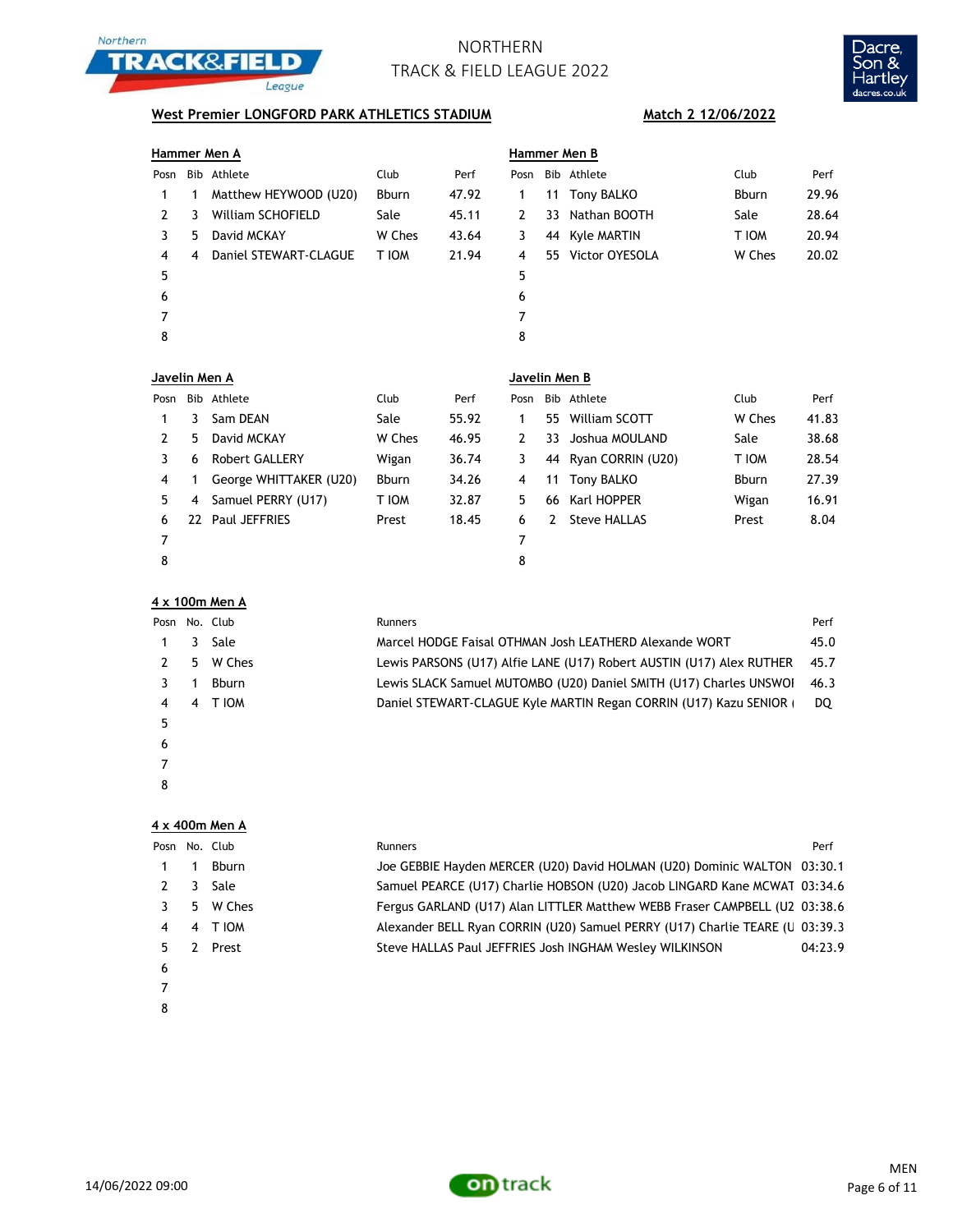



**Match 2 12/06/2022**

### **West Premier LONGFORD PARK ATHLETICS STADIUM**

|      | 100m Women A |                         | Wind         |         |     |                |    | 100m Women B          | Wind         |         |     |
|------|--------------|-------------------------|--------------|---------|-----|----------------|----|-----------------------|--------------|---------|-----|
|      |              | Posn No. Athlete        | Club         | Perf    |     |                |    | Posn No. Athlete      | Club         | Perf    |     |
| 1    | 6            | Danielle MCGIFFORD      | Wigan        | 12.2    | 822 | $\mathbf{1}$   | 22 | Katie LITTLEFAIR      | Prest        | 12.7    | 707 |
| 2    | 2            | Queenivette NGUTA (U17) | Prest        | 12.3    | 798 | 2              | 55 | Ruby WISBEY (U17)     | W Ches       | 13.1    | 623 |
| 3    | 3            | Sasha BYROM             | Sale         | 12.5    | 752 | 3              | 33 | Naana ADUSEI          | Sale         | 13.3    | 584 |
| 4    | 5            | Emma HOLMES (U17)       | W Ches       | 12.6    | 729 | 4              | 11 | Kara DACOSTA (U17)    | <b>Bburn</b> | 13.3    | 584 |
| 5    | 4            | Carla TEECE (U17)       | T IOM        | 13.0    | 644 | 5              | 44 | Molly PHILLIPS (U17)  | T IOM        | 14.5    | 377 |
| 6    | 1            | Amy WIGGANS (U20)       | <b>Bburn</b> | 13.5    | 545 | 6              |    |                       |              |         |     |
| 7    |              |                         |              |         |     | $\overline{7}$ |    |                       |              |         |     |
| 8    |              |                         |              |         |     | 8              |    |                       |              |         |     |
|      |              | 200m Women A            | Wind         |         |     |                |    | 200m Women B          | Wind         |         |     |
|      |              | Posn No. Athlete        | Club         | Perf    |     |                |    | Posn No. Athlete      | Club         | Perf    |     |
| 1    | 5            | Emma HOLMES (U17)       | W Ches       | 25.1    | 800 | 1              |    | 55 Yasmin SMITH (U17) | W Ches       | 26.8    | 626 |
| 2    | 2            | Queenivette NGUTA (U17) | Prest        | 25.8    | 725 | 2              | 11 | Amy WIGGANS (U20)     | Bburn        | 27.4    | 570 |
| 3    | 1            | Kara DACOSTA (U17)      | <b>Bburn</b> | 26.0    | 704 | 3              |    | 22 Carol HOLT         | Prest        | 27.9    | 527 |
| 4    | 3            | Naana ADUSEI            | Sale         | 27.0    | 607 | 4              | 33 | Laila HERSTELL (U17)  | Sale         | 29.0    | 439 |
| 5    | 4            | Carla TEECE (U17)       | T IOM        | 27.1    | 598 | 5              | 44 | <b>Ewelina HAND</b>   | T IOM        | 30.0    | 367 |
| 6    |              |                         |              |         |     | 6              |    |                       |              |         |     |
| 7    |              |                         |              |         |     | $\overline{7}$ |    |                       |              |         |     |
| 8    |              |                         |              |         |     | 8              |    |                       |              |         |     |
|      |              |                         |              |         |     |                |    |                       |              |         |     |
|      |              | 400m Women A            |              |         |     | 400m Women B   |    |                       |              |         |     |
| Posn |              | No. Athlete             | Club         | Perf    |     | Posn           |    | No. Athlete           | Club         | Perf    |     |
| 1    | 5            | Laura TURLEY            | W Ches       | 56.1    | 839 | 1              | 55 | Imogen PUGHE (U20)    | W Ches       | 59.0    | 719 |
| 2    | 6            | Grace PRITCHARD (U20)   | Wigan        | 57.7    | 771 | 2              | 11 | <b>Beatrice TOMAN</b> | Bburn        | 61.3    | 632 |
| 3    | 3            | Sasha BYROM             | Sale         | 58.1    | 755 | 3              | 44 | Catherine PERRY (U20) | T IOM        | 63.8    | 543 |
| 4    | 1            | Abigail STRATTON (U20)  | Bburn        | 58.5    | 739 | 4              |    | 22 Carol HOLT         | Prest        | 65.7    | 481 |
| 5    | 2            | Katie LITTLEFAIR        | Prest        | 59.5    | 700 | 5              |    |                       |              |         |     |
| 6    | 4            | Macy HILLIER (U17)      | T IOM        | 63.5    | 553 | 6              |    |                       |              |         |     |
| 7    |              |                         |              |         |     | 7              |    |                       |              |         |     |
| 8    |              |                         |              |         |     | 8              |    |                       |              |         |     |
|      |              | 800m Women A            |              |         |     |                |    | 800m Women B          |              |         |     |
| Posn |              | No. Athlete             | Club         | Perf    |     | Posn           |    | No. Athlete           | Club         | Perf    |     |
| 1    | 3            | Lucy ARMITAGE (U20)     | Sale         | 02:16.7 | 775 | 1              | 55 | Aimee PHILLIPS (U17)  | W Ches       | 02:21.6 | 693 |
| 2    | 5            | Imogen PUGHE (U20)      | W Ches       | 02:17.5 | 761 | 2              | 11 | Keira HAXTON (U17)    | Bburn        | 02:29.0 | 577 |
| 3    | 1            | Ellen SAGAR-HESKETH     | <b>Bburn</b> | 02:23.2 | 667 | 3              | 33 | Sophie ARMITAGE (U17) | Sale         | 02:33.0 | 520 |
| 4    | 4            | Macy HILLIER (U17)      | T IOM        | 02:25.3 | 634 | 4              |    | 44 Lola BASS (U17)    | T IOM        | 02:41.0 | 413 |
| 5    |              |                         |              |         |     | 5              |    |                       |              |         |     |
| 6    |              |                         |              |         |     | 6              |    |                       |              |         |     |
| 7    |              |                         |              |         |     | 7              |    |                       |              |         |     |

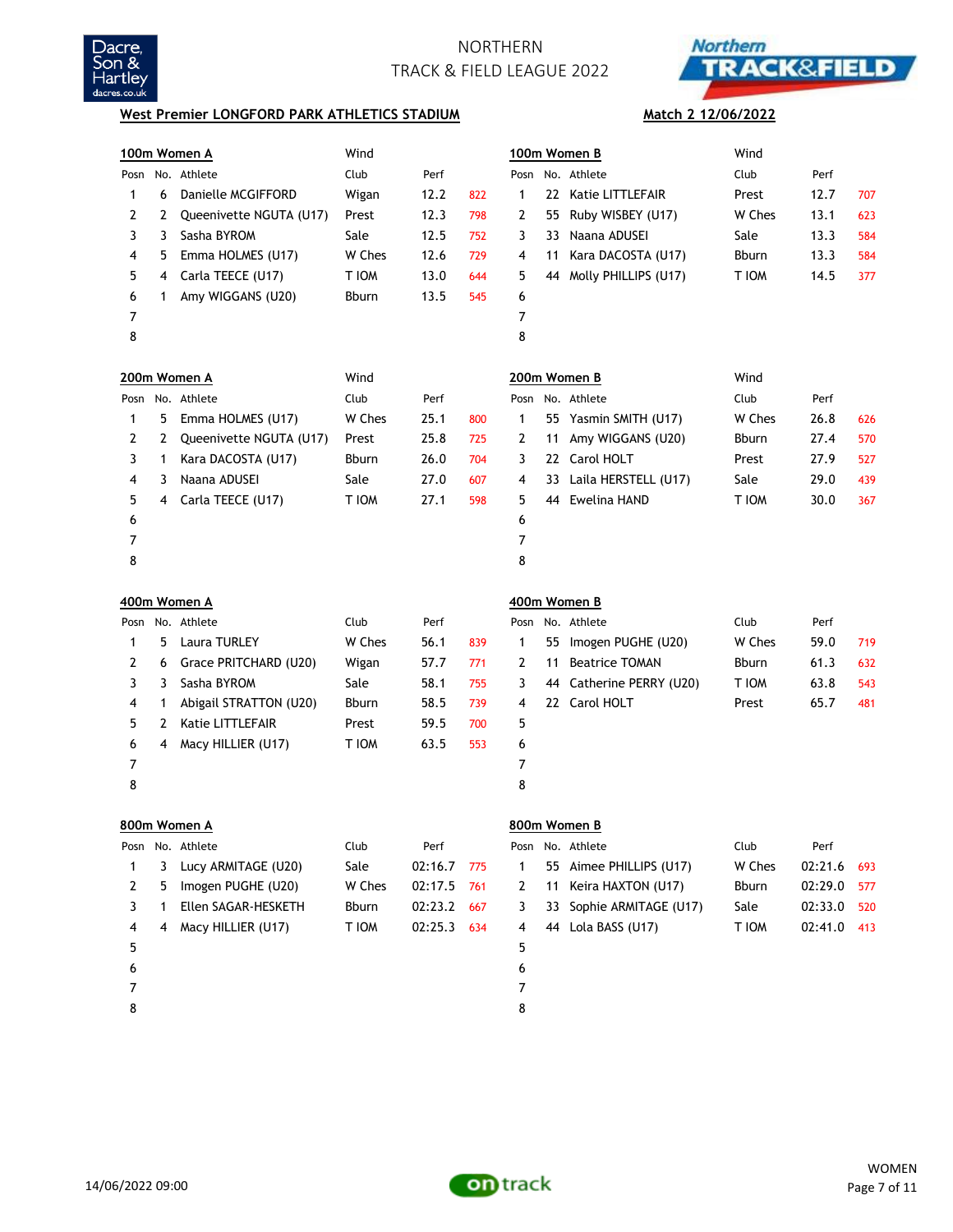



## **West Premier LONGFORD PARK ATHLETICS STADIUM Match 2 12/06/2022**

|      |    | 1500m Women A             |              |         |     |              |    | 1500m Women B             |              |         |     |
|------|----|---------------------------|--------------|---------|-----|--------------|----|---------------------------|--------------|---------|-----|
|      |    | Posn No. Athlete          | Club         | Perf    |     |              |    | Posn No. Athlete          | Club         | Perf    |     |
| 1    | 3  | <b>Emily HUGHES</b>       | Sale         | 04:56.3 | 655 | $\mathbf{1}$ | 1  | Ellen SAGAR-HESKETH       | <b>Bburn</b> | 05:02.1 | 612 |
| 2    | 11 | Eleesha CHARNLEY (U20)    | <b>Bburn</b> | 04:59.7 | 630 | 2            | 66 | <b>Ellie ROBINSON</b>     | Wigan        | 05:15.9 | 516 |
| 3    | 5  | Aimee PHILLIPS (U17)      | W Ches       | 05:08.4 | 567 | 3            | 44 | <b>Helen TAYLOR</b>       | T IOM        | 05:30.7 | 422 |
| 4    | 6  | Rachel SIDEBOTHAM         | Wigan        | 05:10.8 | 550 | 4            | 55 | <b>Eleanor ROBINSON</b>   | W Ches       | 05:42.8 | 352 |
| 5    | 4  | Madison MCMULLAN (U17)    | T IOM        | 05:27.9 | 439 | 5            |    |                           |              |         |     |
| 6    | 2  | <b>Julie TYRER</b>        | Prest        | 07:24.3 | 15  | 6            |    |                           |              |         |     |
| 7    |    |                           |              |         |     | 7            |    |                           |              |         |     |
| 8    |    |                           |              |         |     | 8            |    |                           |              |         |     |
|      |    | 3000m Women A             |              |         |     |              |    | 3000m Women B             |              |         |     |
|      |    | Posn No. Athlete          | Club         | Perf    |     | Posn         |    | No. Athlete               | Club         | Perf    |     |
| 1    | 1  | Joanne NELSON             | <b>Bburn</b> | 11:01.1 | 589 | 1            | 44 | Laura DICKINSON           | T IOM        | 11:08.5 | 564 |
| 2    | 4  | <b>Caroline MAYERS</b>    | T IOM        | 11:05.8 | 573 | 2            | 11 | <b>Charlotte ATKINSON</b> | <b>Bburn</b> | 11:57.5 | 414 |
| 3    | 5  | Jodi BEMAND (U20)         | W Ches       | 11:19.6 | 528 | 3            | 55 | <b>Joy HICKMAN</b>        | W Ches       | 12:52.4 | 273 |
| 4    |    | 22 Julie TYRER            | Prest        | 15:23.3 | 33  | 4            |    |                           |              |         |     |
| 5    |    |                           |              |         |     | 5            |    |                           |              |         |     |
| 6    |    |                           |              |         |     | 6            |    |                           |              |         |     |
| 7    |    |                           |              |         |     | 7            |    |                           |              |         |     |
| 8    |    |                           |              |         |     | 8            |    |                           |              |         |     |
|      |    |                           |              |         |     |              |    |                           |              |         |     |
|      |    | 400m Hurdles Women A      |              |         |     |              |    | 400m Hurdles Women B      |              |         |     |
| Posn |    | No. Athlete               | Club         | Perf    |     |              |    | Posn No. Athlete          | Club         | Perf    |     |
| 1    |    | 44 Lola BASS (U17)        | T IOM        | 69.1    | 663 | 1            | 4  | Aimee CHRISTIAN (U20)     | T IOM        | 77.1    | 463 |
| 2    | 5  | Elizabeth MCMAHON         | W Ches       | 69.4    | 655 | 2            | 55 | Jodi BEMAND (U20)         | W Ches       | 77.5    | 454 |
| 3    | 2  | Miriam LUFT               | Prest        | 72.3    | 580 | 3            |    |                           |              |         |     |
| 4    | 1  | <b>Beatrice TOMAN</b>     | Bburn        | 84.1    | 312 | 4            |    |                           |              |         |     |
| 5    |    |                           |              |         |     | 5            |    |                           |              |         |     |
| 6    |    |                           |              |         |     | 6            |    |                           |              |         |     |
| 7    |    |                           |              |         |     | 7            |    |                           |              |         |     |
| 8    |    |                           |              |         |     | 8            |    |                           |              |         |     |
|      |    | 100m Hurdles Women A      | Wind         |         |     |              |    | 100m Hurdles Women B      | Wind         |         |     |
| Posn |    | Athlete                   | Club         | Perf    |     |              |    | Posn No. Athlete          | Club         | Perf    |     |
| 1    | 6  | Danielle MCGIFFORD        | Wigan        | 14.8    | 830 | 1            |    | 44 Imogen COOK            | T IOM        | 20.6    | 323 |
| 2    | 3  | <b>Scarlett WHITTAKER</b> | Sale         | 15.4    | 768 | 2            |    |                           |              |         |     |
| 3    | 2  | Miriam LUFT               | Prest        | 18.2    | 507 | 3            |    |                           |              |         |     |
| 4    | 4  | Aimee CHRISTIAN (U20)     | T IOM        | 18.2    | 507 | 4            |    |                           |              |         |     |
| 5    | 5  | Elizabeth MCMAHON         | W Ches       | 19.1    | 434 | 5            |    |                           |              |         |     |
| 6    | 1  | Isabelle HARTLEY (U17)    | Bburn        | 22.7    | 193 | 6            |    |                           |              |         |     |



8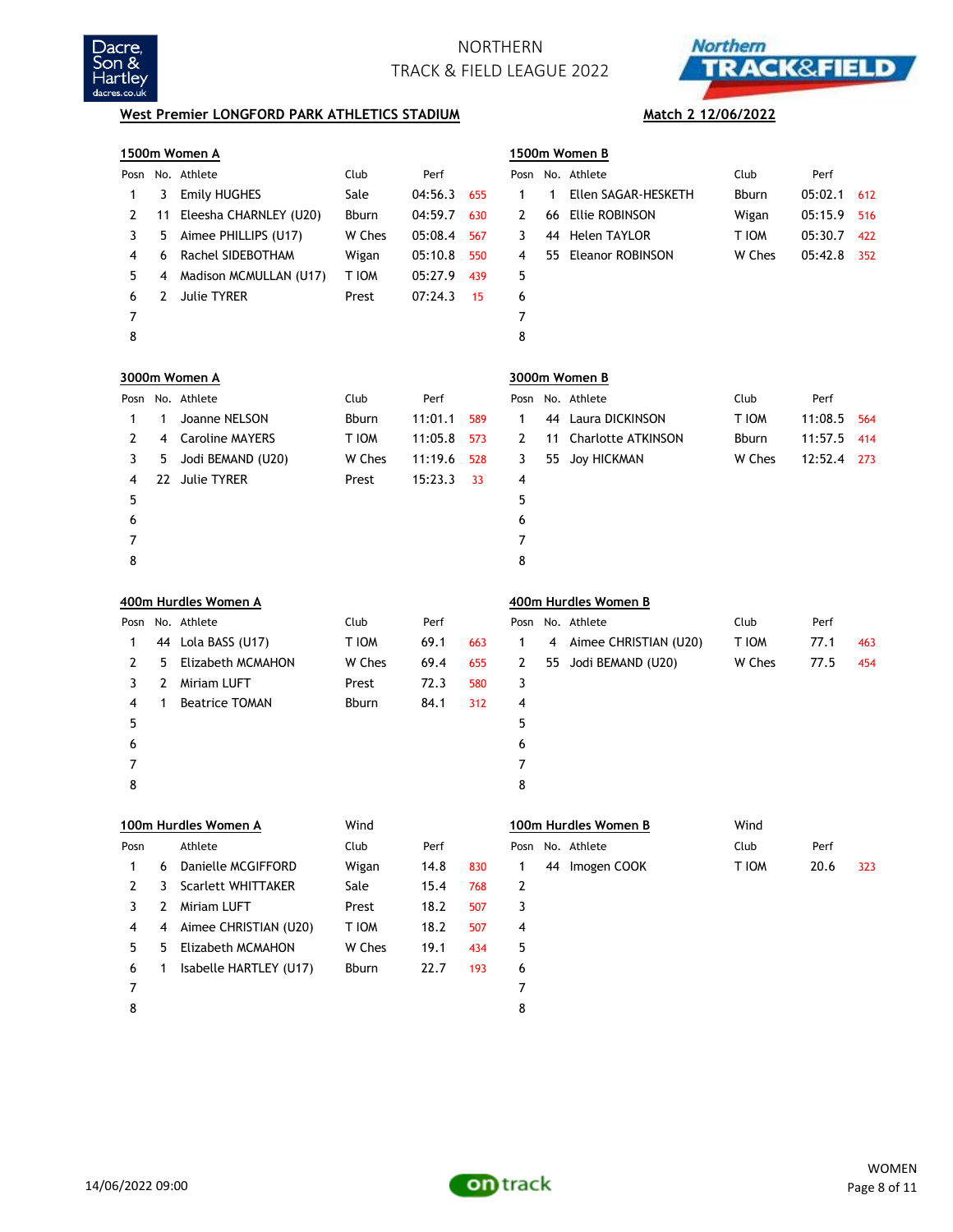



## **West Premier LONGFORD PARK ATHLETICS STADIUM Match 2 12/06/2022**

|      |     | 100m N/S Women A        | Wind         |      |     |      |    | 100m N/S Women B         | Wind   |      |     |
|------|-----|-------------------------|--------------|------|-----|------|----|--------------------------|--------|------|-----|
| Posn |     | No. Athlete             |              | Perf |     | Posn |    | No. Athlete              | Club   | Perf |     |
| 1    | 307 | <b>Yasmin Smith</b>     |              | 13.1 | 623 | 1    |    |                          |        |      |     |
| 2    | 306 | Scarlet Whittaker       |              | 13.5 | 545 | 2    |    |                          |        |      |     |
| 3    |     |                         |              |      |     | 3    |    |                          |        |      |     |
| 4    |     |                         |              |      |     | 4    |    |                          |        |      |     |
| 5    |     |                         |              |      |     | 5    |    |                          |        |      |     |
| 6    |     |                         |              |      |     | 6    |    |                          |        |      |     |
| 7    |     |                         |              |      |     | 7    |    |                          |        |      |     |
| 8    |     |                         |              |      |     | 8    |    |                          |        |      |     |
|      |     | Long Jump Women A       |              |      |     |      |    | Long Jump Women B        |        |      |     |
| Posn |     | <b>Bib Athlete</b>      | Club         | Perf |     | Posn |    | Bib Athlete              | Club   | Perf |     |
| 1    | 6   | Danielle MCGIFFORD      | Wigan        | 5.67 | 854 | 1    | 44 | Abbie QUAYLE             | T IOM  | 4.53 | 581 |
| 2    | 2   | Sophie WARDEN           | Prest        | 5.15 | 728 | 2    | 55 | Ruby WISBEY (U17)        | W Ches | 4.50 | 574 |
| 3    | 1   | Millie COY              | <b>Bburn</b> | 4.85 | 657 | 3    | 11 | Amy WIGGANS (U20)        | Bburn  | 4.11 | 483 |
| 4    | 5   | <b>Danielle ERSKINE</b> | W Ches       | 4.84 | 655 | 4    |    | 22 Megan HENNESSEY       | Prest  | 3.22 | 278 |
| 5    | 4   | Imogen COOK             | T IOM        | 4.79 | 643 | 5    |    |                          |        |      |     |
| 6    |     |                         |              |      |     | 6    |    |                          |        |      |     |
| 7    |     |                         |              |      |     | 7    |    |                          |        |      |     |
| 8    |     |                         |              |      |     | 8    |    |                          |        |      |     |
|      |     | High Jump Women A       |              |      |     |      |    | <b>High Jump Women B</b> |        |      |     |
| Posn |     | Bib Athlete             | Club         | Perf |     | Posn |    | Bib Athlete              | Club   | Perf |     |
| 1    | 2   | <b>Miriam LUFT</b>      | Prest        | 1.51 | 648 | 1    | 4  | Mikhaella HARRIS (U17)   | T IOM  | 1.40 | 531 |
| 2    | 44  | Molly PHILLIPS (U17)    | T IOM        | 1.45 | 584 | 2    | 11 | Isabelle HARTLEY (U17)   | Bburn  | 1.30 | 424 |
| $3=$ | 1   | Kara DACOSTA (U17)      | <b>Bburn</b> | 1.40 | 531 |      |    |                          |        |      |     |
| $3=$ | 3   | Laila HERSTELL (U17)    | Sale         | 1.40 | 531 |      |    |                          |        |      |     |
| 5    | 6   | Eleanor HOPPER (U17)    | Wigan        | 1.30 | 424 |      |    |                          |        |      |     |

|      | Triple Jump Women A |                         |              |      |     |      | Triple Jump Women B |                           |        |      |     |  |  |
|------|---------------------|-------------------------|--------------|------|-----|------|---------------------|---------------------------|--------|------|-----|--|--|
| Posn |                     | Bib Athlete             | Club         | Perf |     | Posn |                     | Bib Athlete               | Club   | Perf |     |  |  |
|      | 5.                  | <b>Danielle ERSKINE</b> | W Ches       | 9.92 | 632 | 1    |                     | 55 Ruby WISBEY (U17)      | W Ches | 9.37 | 569 |  |  |
| 2    | 11                  | Millie COY              | <b>Bburn</b> | 9.10 | 538 | 2    |                     | 44 Madison MCMULLAN (U17) | T IOM  | 8.38 | 454 |  |  |
| 3    | 4                   | Abbie QUAYLE            | T IOM        | 8.46 | 464 | 3    |                     | Eleesha CHARNLEY (U20)    | Bburn  | 7.71 | 374 |  |  |
| 4    |                     |                         |              |      |     | 4    |                     |                           |        |      |     |  |  |
| 5    |                     |                         |              |      |     | 5    |                     |                           |        |      |     |  |  |
| 6    |                     |                         |              |      |     | 6    |                     |                           |        |      |     |  |  |
|      |                     |                         |              |      |     |      |                     |                           |        |      |     |  |  |
| 8    |                     |                         |              |      |     | 8    |                     |                           |        |      |     |  |  |
|      |                     |                         |              |      |     |      |                     |                           |        |      |     |  |  |



14/06/2022 09:00

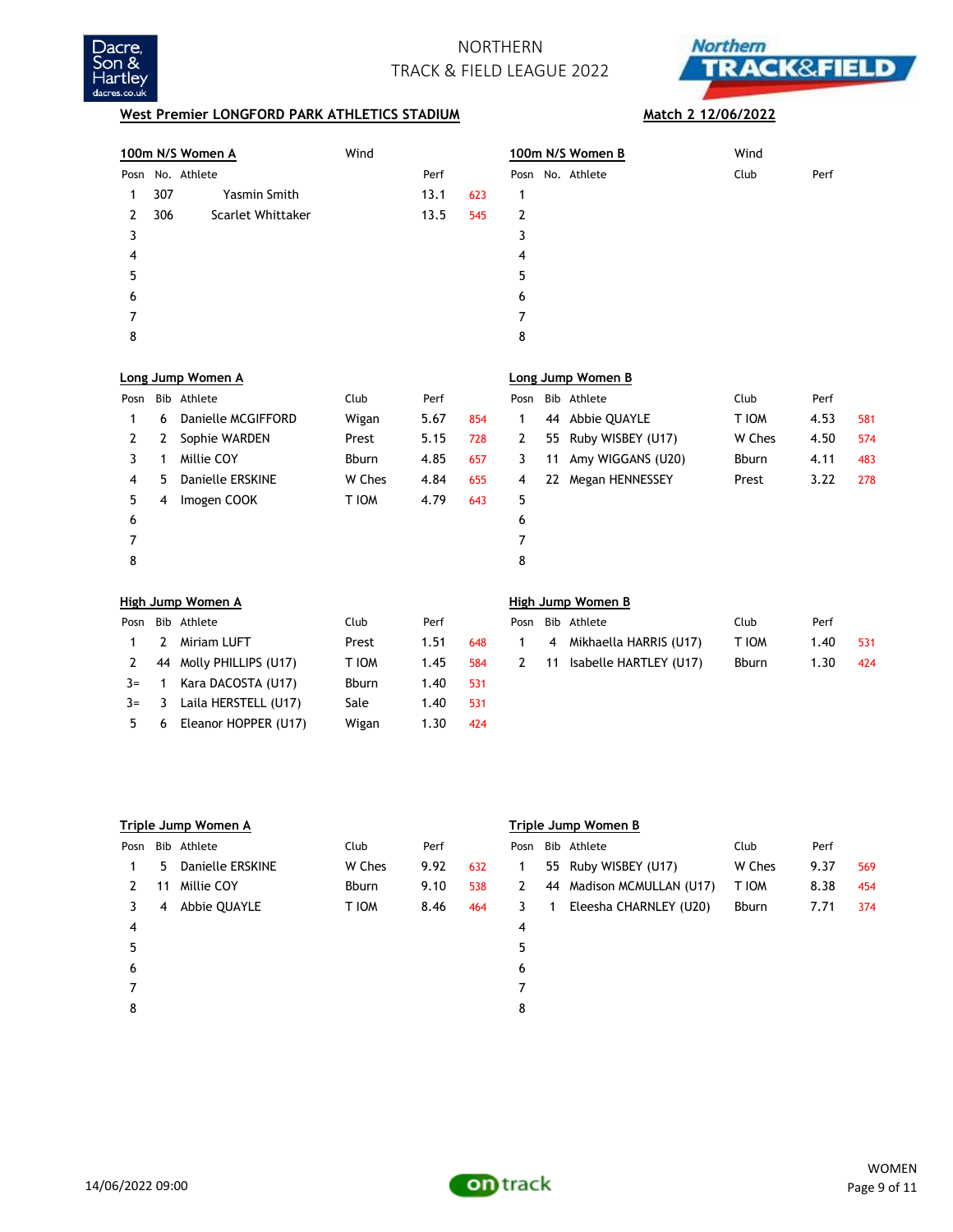



## **West Premier LONGFORD PARK ATHLETICS STADIUM Match 2 12/06/2022**

## **Pole Vault Women A Pole Vault Women B**

|              | Posn Bib Athlete         | Club  | Perf |       |  | Posn Bib Athlete | Club | Perf |
|--------------|--------------------------|-------|------|-------|--|------------------|------|------|
| $\mathbf{1}$ | 4 Aimee CHRISTIAN (U20)  | T IOM | 2.30 | - 477 |  |                  |      |      |
|              | 2 6 Eleanor HOPPER (U17) | Wigan | 2.20 | 449   |  |                  |      |      |
|              | 3 2 Miriam LUFT          | Prest |      |       |  |                  |      |      |
|              |                          |       |      |       |  |                  |      |      |

|   |  | Pole Vault Women B |      |      |
|---|--|--------------------|------|------|
|   |  | Posn Bib Athlete   | Club | Perf |
| 7 |  |                    |      |      |

| Shot Women A |    |                         |        |       |     |      | Shot Women B |                       |              |       |     |  |  |
|--------------|----|-------------------------|--------|-------|-----|------|--------------|-----------------------|--------------|-------|-----|--|--|
| Posn         |    | Bib Athlete             | Club   | Perf  |     | Posn |              | Bib Athlete           | Club         | Perf  |     |  |  |
|              | 3  | Shaunna THOMPSON        | Sale   | 14.31 | 946 |      | 33           | Annabel AMADIN (U17)  | Sale         | 12.05 | 817 |  |  |
|              | 6  | Freya DOONER            | Wigan  | 11.24 | 767 | 2    | 55           | Nicola GORE           | W Ches       | 9.84  | 676 |  |  |
|              | 5. | Sara PEARSON (U17)      | W Ches | 10.11 | 695 | 3    | 11           | Grace BONTOFT (U20)   | <b>Bburn</b> | 7.21  | 481 |  |  |
| 4            |    | Sarah HENTON            | Bburn  | 8.49  | 581 | 4    | 66           | <b>Millie FORREST</b> | Wigan        | 7.14  | 476 |  |  |
| 5.           | 4  | Holly CHARMER (U17)     | T IOM  | 7.99  | 544 | 5.   | 44           | Ewelina HAND          | T IOM        | 6.94  | 459 |  |  |
| 6            |    | Queenivette NGUTA (U17) | Prest  | 7.58  | 511 | 6.   | 22           | <b>Hollie SUFFOLK</b> | Prest        | 5.03  | 271 |  |  |
|              |    |                         |        |       |     |      |              |                       |              |       |     |  |  |
| 8            |    |                         |        |       |     | 8    |              |                       |              |       |     |  |  |

|      | Discus Women A |                       |              |       |     |    |    | Discus Women B           |              |       |     |  |  |  |
|------|----------------|-----------------------|--------------|-------|-----|----|----|--------------------------|--------------|-------|-----|--|--|--|
| Posn |                | Bib Athlete           | Club         | Perf  |     |    |    | Posn Bib Athlete         | Club         | Perf  |     |  |  |  |
|      | 6              | Freya DOONER          | Wigan        | 45.09 | 865 |    | 66 | Millie FORREST           | Wigan        | 23.92 | 574 |  |  |  |
| 2    | 3              | Annabel AMADIN (U17)  | Sale         | 39.93 | 804 | 2  |    | 44 Catherine PERRY (U20) | T IOM        | 21.88 | 537 |  |  |  |
|      |                | Sarah HENTON          | <b>Bburn</b> | 39.11 | 794 | 3  |    | 11 Grace BONTOFT (U20)   | <b>Bburn</b> | 14.34 | 367 |  |  |  |
| 4    | 55             | Nicola GORE           | W Ches       | 34.08 | 729 | 4  | 5. | Danielle ERSKINE         | W Ches       | 11.73 | 283 |  |  |  |
| 5.   | 4              | Megan LOCKWOOD        | T IOM        | 33.00 | 714 | 5. | 2  | Alex PROFFITT            | Prest        | 10.78 | 245 |  |  |  |
| 6    | 22.            | <b>Hollie SUFFOLK</b> | Prest        | 14.37 | 367 | 6  |    |                          |              |       |     |  |  |  |
| 7    |                |                       |              |       |     |    |    |                          |              |       |     |  |  |  |
| 8    |                |                       |              |       |     | 8  |    |                          |              |       |     |  |  |  |

|      | Hammer Women A |                           |              |       |     |      | Hammer Women B |                       |        |       |     |  |  |
|------|----------------|---------------------------|--------------|-------|-----|------|----------------|-----------------------|--------|-------|-----|--|--|
| Posn |                | Bib Athlete               | Club         | Perf  |     | Posn |                | Bib Athlete           | Club   | Perf  |     |  |  |
|      |                | <b>Charlotte WILLIAMS</b> | <b>Bburn</b> | 55.66 | 906 |      | 11             | Emma HARRISON (U20)   | Bburn  | 43.47 | 773 |  |  |
| 2    | 66             | <b>Emily HARTLEY</b>      | Wigan        | 35.07 | 671 | 2    | 6              | Freya DOONER          | Wigan  | 28.64 | 583 |  |  |
| 3    | 5              | Megan KETTLE              | W Ches       | 34.45 | 663 | 3.   | 55             | Debra ERSKINE         | W Ches | 19.87 | 445 |  |  |
| 4    | 4              | Megan LOCKWOOD            | T IOM        | 31.56 | 624 | 4    | 44             | Holly CHARMER (U17)   | T IOM  | 16.72 | 387 |  |  |
| 5.   |                | Alex PROFFITT             | Prest        | 18.21 | 415 | 5.   | 22             | <b>Hollie SUFFOLK</b> | Prest  | 11.05 | 260 |  |  |
| 6    |                |                           |              |       |     | 6    |                |                       |        |       |     |  |  |
|      |                |                           |              |       |     |      |                |                       |        |       |     |  |  |
| 8    |                |                           |              |       |     | 8    |                |                       |        |       |     |  |  |